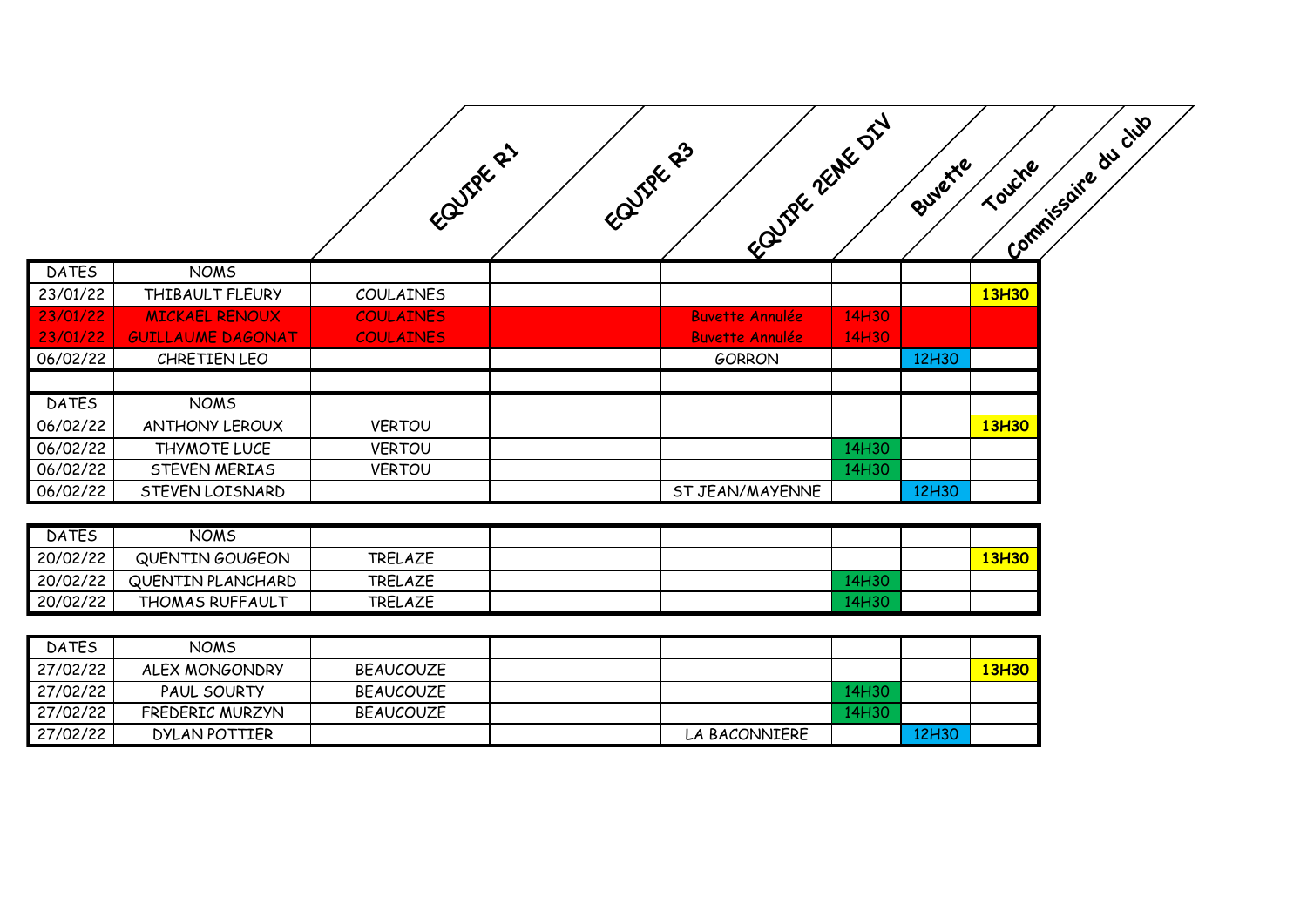|              |                          | EQUIREAL | EQUIPE R3     | EQUIRE 2EME 01Y |       | Buyerke    | Commissaire du club<br>Touche                                              |
|--------------|--------------------------|----------|---------------|-----------------|-------|------------|----------------------------------------------------------------------------|
| <b>DATES</b> | <b>NOMS</b>              |          |               |                 |       |            |                                                                            |
| 12/03/22     | WALID ARRACK             |          | <b>VIBRAY</b> |                 | 14H30 |            |                                                                            |
| 12/03/22     | JP GAULARD               |          | <b>VIBRAY</b> |                 | 14H30 |            |                                                                            |
| 12/03/22     | BENJAMIN DE MELO         |          |               | LANDIVY         |       | <b>EXT</b> |                                                                            |
|              |                          |          |               |                 |       |            |                                                                            |
| <b>DATES</b> | <b>NOMS</b>              |          |               |                 |       |            |                                                                            |
| 20/03/22     | <b>DENISE ROUCHAUSSE</b> |          |               | <b>ASPTT</b>    | 14H30 |            |                                                                            |
| 20/03/22     | MARIE JO CROISSANT       |          |               | <b>ASPTT</b>    | 14H30 |            |                                                                            |
| 20/03/22     | RENAULT NICOLAS          |          |               | <b>ASPTT</b>    |       | 14H30      |                                                                            |
|              |                          |          |               |                 |       |            |                                                                            |
| <b>DATES</b> | <b>NOMS</b>              |          |               |                 |       |            |                                                                            |
| 03/04/22     | FRANCOIS COUTARD         |          | ANGERS        |                 | 14H30 |            |                                                                            |
| 03/04/22     | HUARD FRANCOIS           |          | ANGERS        |                 | 14H30 |            |                                                                            |
| 03/04/22     | FRANCOIS SOURTY          |          |               | <b>MONTENAY</b> |       | EXT.       |                                                                            |
|              |                          |          |               |                 |       |            |                                                                            |
| <b>DATES</b> | <b>NOMS</b>              |          |               |                 |       |            |                                                                            |
|              | $- - -$                  | -------- |               |                 |       |            | $\overline{a}$ $\overline{a}$ $\overline{a}$ $\overline{a}$ $\overline{a}$ |

| 10/04/22 | LAURENT DALIBARD   | ST NAZAIRE        |              |       |       | <b>13H30</b> |
|----------|--------------------|-------------------|--------------|-------|-------|--------------|
| 10/04/22 | MATHIEU TRIBONDEAU | ST NAZAIRE        |              | 14H30 |       |              |
| 10/04/22 | ALIAN CAILLET      | <b>ST NAZAIRE</b> |              | 14H30 |       |              |
| 10/04/22 | NICOLAS BRETHIAUX  |                   | <b>ERNEE</b> |       | 12H30 |              |

| DATES    | <b>NOMS</b>      |                            |               |       |            |  |
|----------|------------------|----------------------------|---------------|-------|------------|--|
| 24/04/22 | PATRICK GALARD   | <b>BEAUFORT EN VALLEEI</b> |               | 14H30 |            |  |
| 24/04/22 | JACKY PLUMELEAU  | <b>BEAUFORT EN VALLEEI</b> |               | 14H30 |            |  |
| 24/04/22 | VINCENT DALIBARD |                            | ST GERMAIN FX |       | <b>EYT</b> |  |